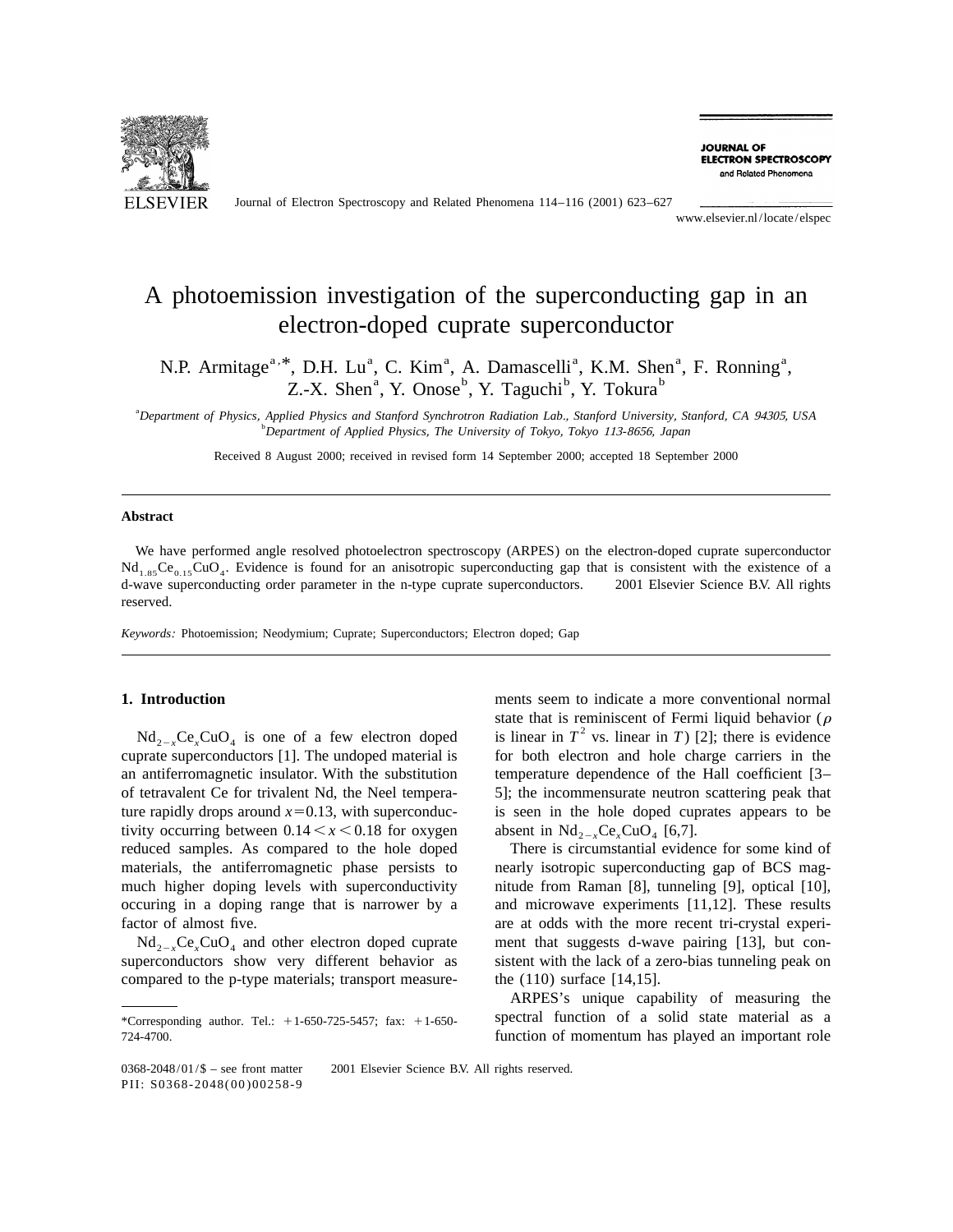in the cuprate superconductor problem, including the We took high resolution angle resolved cuts at two imaging of an anisotropic superconducting gap [16]. temperatures through  $\mathbf{k}_F$  points in two different However as with other techniques, the vast majority regions of momentum space (near  $(\pi/2, \pi/2)$  and of these measurements have focused on the hole  $(\pi, 0.3\pi)$  as shown in the insets to Fig. 1. In both doped materials. The very limited data on cases the photon energy was 16.5 eV, the polarization  $Nd_{2-x}Ce_xCuO_4$  has yielded important information was parallel to the cut direction, and the energy about the existence of a Fermi surface that has a size resolution was 11 meV. Chamber pressure was lower roughly consistent with its expected Luttinger vol-<br>than  $4 \times 10^{-11}$  Torr. Samples were cleaved in situ at ume, the semblance of bands that appear to shift 10 K which resulted in shiny flat surfaces of which rigidly upon doping, and the existence of an extend- LEED shows them clean and well-ordered with a ed flat band at  $(\pi, 0)$  that, unlike the near  $E_f$  feature symmetry commensurate with the bulk. Angle inte-<br>found in the p-type cuprates, is located approximate-<br>grated photoemission reveal a large well formed ly 300 meV below  $E_f$  [17,18]. Previous instrumen-<br>tation limitations gave energy (150 meV) and measurements were performed on this foot. ARPES tation limitations gave energy  $(150 \text{ meV})$  and momentum resolution (10% of the typical Brillouin zone size) that was too poor to do more detailed analysis or investigation.

## **2. Experimental**

Single crystals of  $Nd_{1.85}Ce_{0.15}CuO_4$  were grown by the traveling solvent floating zone method in 4 atm of  $O<sub>2</sub>$ . The *c*-axis lattice constant agrees well with previously reported values confirming the desired Ce concentration. As-grown boules are not superconducting and must be post-growth annealed to remove the apical oxygen that can exist as impurities in the T' structure [19]. Both resistivity and magnetic susceptibility measurements show an onset of the superconducting transition at 25 K. A superconducting volume (Meissner shielding) of almost 100% at 20 K is a testament to their extremely high quality.

Recent advances in photoelectron spectroscopy are allowing for unprecedented energy and momentum resolution. The possibility of energy resolution on the order of 10 meV and angular resolution  $< 0.5^{\circ}$ makes  $Nd<sub>1.85</sub>Ce<sub>0.15</sub>CuO<sub>4</sub>$  an ideal system for reinvestigation and the investigation of its superconducting gap a real possibility. These ARPES measurements were performed at the newly commissioned Fig. 1. Energy distribution curves (EDCs) from a  $\pm$  5.5° angular

grated photoemission reveal a large well formed



beamline 5-4 of the Stanford Synchrotron Radiation windows ( $\pm 21\%$   $\pi$ /*a*) near ( $\pi$ /2,  $\pi$ /2) and ( $\pi$ , 0.3 $\pi$ ), respective-Laboratory. This system is a Scienta SES 200 ly. In the insets we compare EDCs taken at 30 K (bold) and 10 K electron spectrometer coupled to a normal incidence (dashed) from near the  $\mathbf{k}_F$  positions (represented by th electron spectrometer coupled to a normal incidence  $\frac{\text{(aashed)}}{\text{curves in the main panels}}$ . A clear temperature dependent shift is monochromator (NIM). Samples are positioned by a seen near  $(\pi, 0.3\pi)$  whereas there is little if any near  $(\pi/2, \pi/2)$ . custom dual axis sample manipulator that can be Arrows denote the direction that angular cuts are displayed as<br>cooled below 10 K. referenced to the arrows in insets of the Brillouin zone. referenced to the arrows in insets of the Brillouin zone.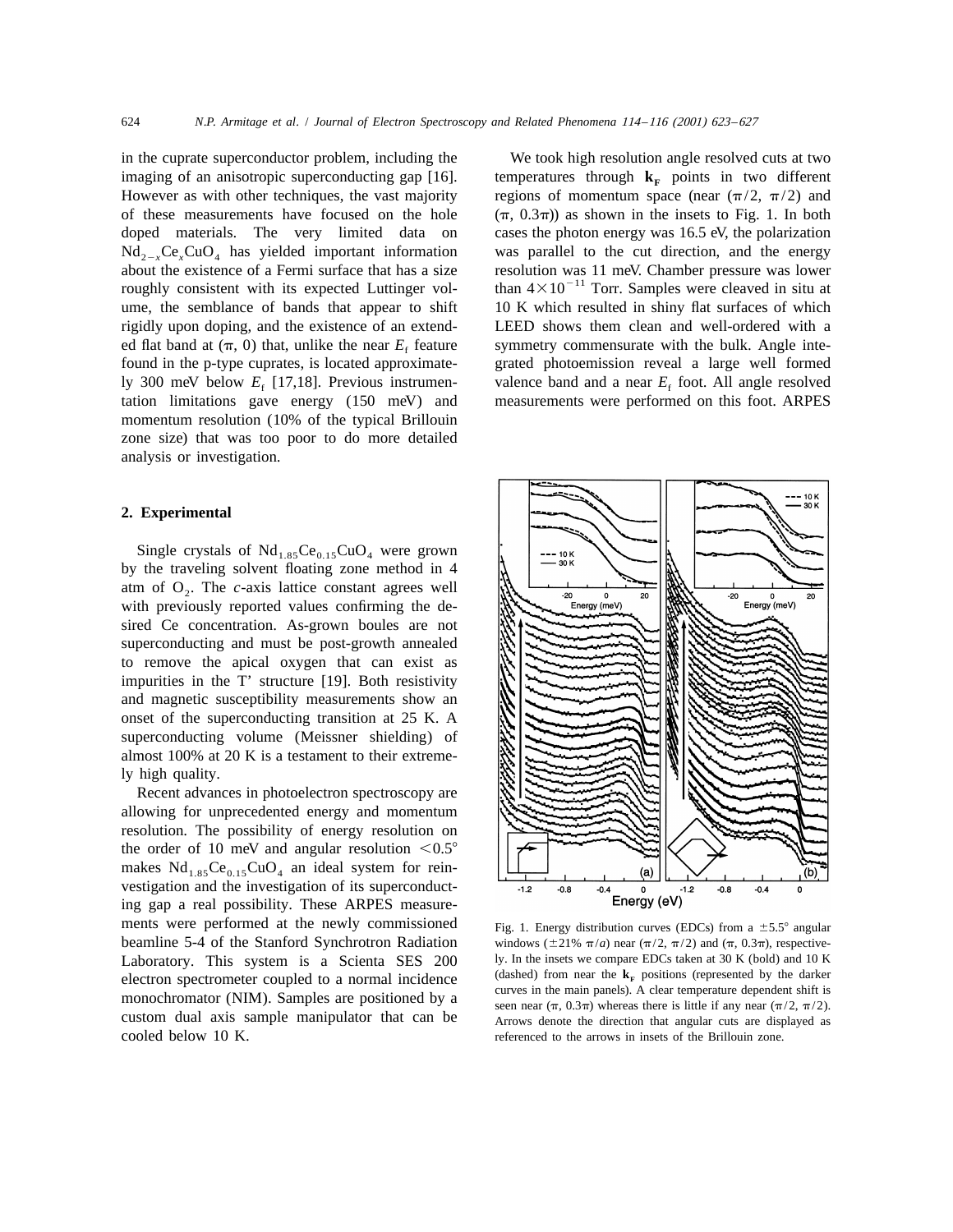spectra did not change for duration of the experiment space point on the same sample in order to accu- $(24 h)$  and were reproduced on a large number of rately measure the gap value. samples. In Fig. 1a and b, we present energy distribution

transition, an energy gap opens in the single particle A large broad feature disperses towards the Fermi excitation channel in regions along the Fermi sur- energy, sharpens, and then disappears as it passes face. This energy gap is responsible for the remark-<br>above  $E_F$ . In Fig. 1b, which is a cut through  $\mathbf{k}_F$  at able stability of the superconducting state. In the approximately  $(\pi, 0.3\pi)$ , the spectra are best charphonon mediated BCS model the gap opens more or acterized by a large hump feature that disperses only less isotropically. As pointed out above, the d-wave slightly while the smaller low energy feature dissuperconductors have an anisotropic gap, which is a perses toward  $E_F$ , loses weight, and then disappears. manifestation of a momentum dependent order pa- This behavior has been characterized in more depth rameter with positive and negative lobes and nodes elsewhere [23]. Here, we focus on the change in the in between. In a photoemission experiment one near  $\mathbf{k}_F$  spectra at  $E_F$  as a function of temperature, as would expect to see a gap in the spectral weight at the onset of superconductivity opens a gap below  $T_c$ . would expect to see a gap in the spectral weight at the onset of superconductivity opens a gap below  $T_c$ .<br>the Fermi energy along certain regions of the Fermi In the insets to Fig. 1, we compare spectra taken at surface. In reality the clean gap is broadened by  $30 \text{ K}$  (bold) and 10 K (dashed) at a few near  $\mathbf{k}_F$  instrumental resolution and partially obscured by a positions for each cut. In the inset to Fig. 1a from the instrumental resolution and partially obscured by a large background that may or may not be gapped spectra near  $(\pi/2, \pi/2)$  we see that, aside from some itself. We can take as a very approximate measure of small thermal broadening, there is no temperature the gap the midpoint of the leading edge (LEM) of induced change. This is quite different from that of the onset of spectral weight as referenced to the spectra from the  $\mathbf{k}_F$  crossing near ( $\pi$ , 0.3 $\pi$ ) where *Fermi energy.* Due to finite instrument resolution, there is a systematic displacement by  $\sim$ 1.5–2 meV of there is some uncertainty in the absolute magnitude the leading edge to higher binding energy in the of the superconducting gap, but as long as the overall superconducting state. systematics of the lineshape do not change greatly, In Fig. 2 there is an enlarged image of a spectrum this analysis is very sensitive to changes in the gap with one of the large temperature induced shifts in magnitude. A gap in Bi2212,  $La_{1.85}Sr_{0.15}CuO_4$ , and Fig. 1b. To more systematically quantify the result,  $YBa_2Cu_3O_{7-x}$  has been found that follows the d-<br>we fit the lineshape with a simple phenomenological<br>wave functional form [20–22].<br>model. We approximate the superconducting state

gap n-type systems, as a consequence of the fact that linear spectral function whose onset edge is disthe superconducting gap by any measure is much placed from the Fermi energy by the superconductsmaller than in the hole doped materials and hence is ing gap energy. We model the normal state spectra as obscured due to finite resolution and subtle changes that of a 30 K Fermi distribution at finite temperature in the lineshape around the Fermi surface. In this multiplied by the same (but non-displaced) linear case, due to a second component that appears near spectral function. These model spectra are convolved  $(\pi, 0)$  (detailed below) the systematics of the with a Gaussian of FWHM of 11 meV to simulate lineshape do change and a simple comparison with the experimental resolution. Both the model spectral  $E<sub>F</sub>$  is not valid even to measure relative changes in functions and their convolutions are shown in Fig. 2. the intrinsic leading edge displacement. It is then The agreement between the experimental curves and crucial that one compare leading edge midpoints the fits are quite good within this picture with a gap

curves (EDCs) of the spectral function in a  $\pm 5.5^{\circ}$  $(\pm 21\% \ \pi/a)$ angular windows from the cuts near  $(\pi/2, \pi/2)$  and  $(\pi, 0.3\pi)$  in the directions shown in **3. Results** the Brillouin zone schematics. In the spectra near  $(\pi/2, \pi/2)$  we find a dispersion which is universal When a material undergoes a superconducting for the cuprates in this region of the Brillouin zone. approximately  $(\pi, 0.3\pi)$ , the spectra are best char-In the insets to Fig. 1, we compare spectra taken at

model. We approximate the superconducting state This kind of analysis is not reliable in the small spectra by a 10 K Fermi function multiplied by a (LEMs) above and below  $T_c$  at the same momentum parameter of 1.9 meV. This model is only meant to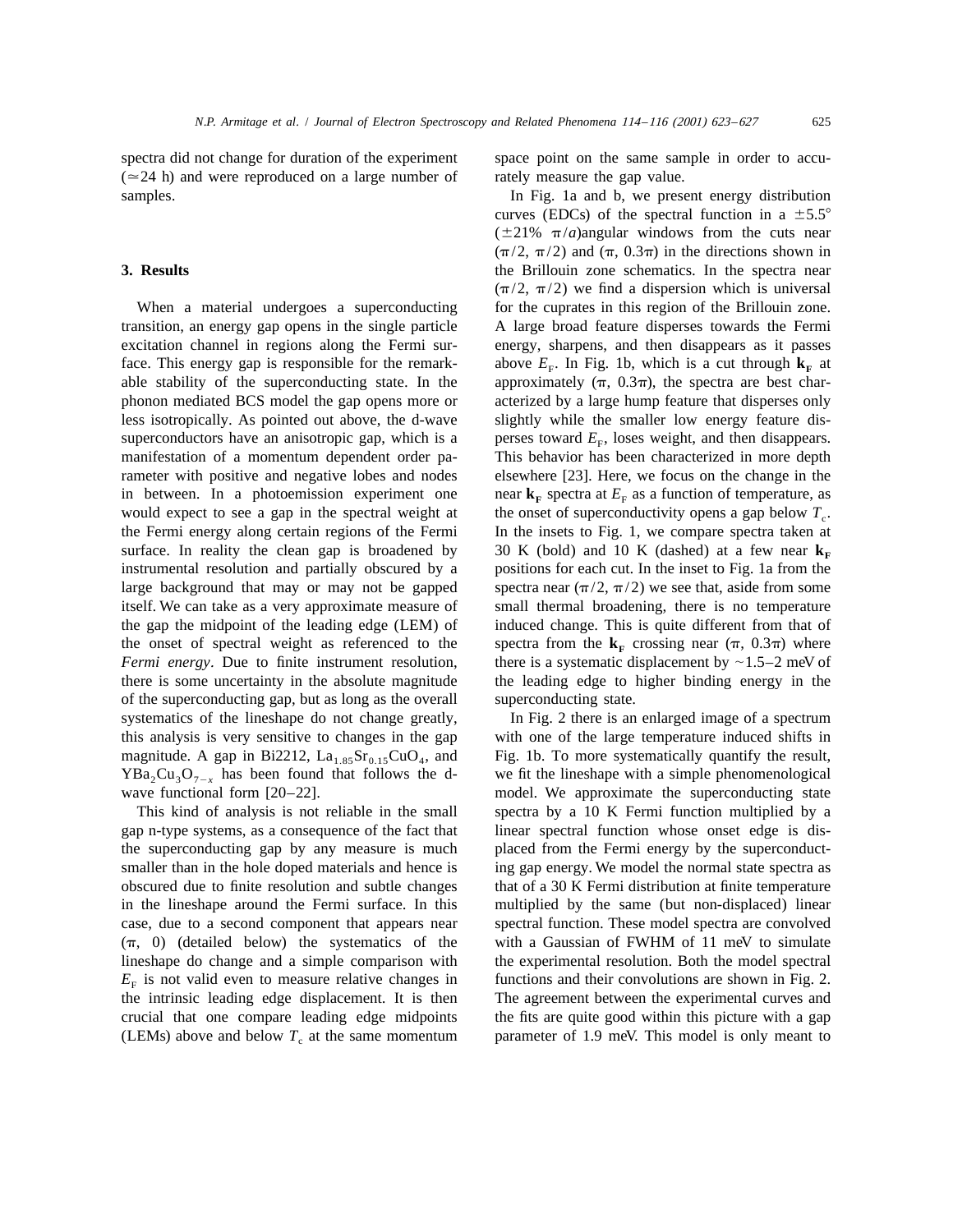

Fig. 2. At the bottom of the panel are EDCs from  $\mathbf{k}_F$  near  $(\pi, \mathbf{k})$  $0.3\pi$ ) taken from Fig. 1. They are plotted along with a simple fit convolved with the resolution. At the top is the same fit unconvolved with the experimental resolution. The fitted gap param-

give a systematic bias-free method of quantifying the LEM and we make no claim that it represents the intrinsic spectral function. **4. Discussion**

The above temperature dependent measurements were repeated on seven different samples (four The obtained maximum gap value of 1.5–2 meV is samples at both  $\mathbf{k}_F$  positions, two only at  $(\pi, 0.3\pi)$  consistent with, but slightly smaller than, the gap and one just at  $(\pi/2, \pi/2)$ ). In Fig. 3 we plot the values reported by other techniques [8–12]. There and one just at  $(\pi/2, \pi/2)$ ). In Fig. 3 we plot the temperature dependent shift of the LEM at both  $k_F$  are a few possibilities for this. These other measure-<br>crossings for all samples. Although there is some ments typically take place at 4.2 K (0.15  $T_c$ ), in crossings for all samples. Although there is some ments typically take place at 4.2 K (0.15  $T_c$ ), in scatter in the data, one can see that, with the contrast to our measurement at approximately 0.5  $T_c$ . scatter in the data, one can see that, with the exception of one sample, they all show a  $1.5-2$  meV At our intermediate temperatures the superconductshift at the  $(\pi, 0.3\pi)$  position and a negligible one at ing gap may not have fully opened. In addition, there the  $(\pi/2, \pi/2)$  position. This shift anisotropy is may be some background contribution to the spectra interpreted as a consequence of the opening of a that partially obscures the gap signal. Lastly, it is superconducting gap that is maximal near  $(\pi, 0)$  and well documented that photoemission analysis based minimal or zero along the zone diagonal. This is on LEMs consistently underestimates the maximum consistent with the presence of a  $d_{x^2-y^2}$  supercon-<br>ducting order parameter. The reason for the lack of a *x x x* wo) as compared to the intrinsic value defined as the ducting order parameter. The reason for the lack of a temperature dependent shift on the one sample is quasiparticle peak position [20].



Fig. 3. A plot of all the temperature dependence data taken near  $(\pi/2, \pi/2)$  and  $(\pi, 0.3\pi)$ . The data are slightly offset from each other in the horizontal direction for display purposes. The inset is a schematic indicating the approximate points that data was taken in **k**-space.

eter is 1.9 meV. unknown. Its spectral features and dispersions were consistent with the others. It is possible that it suffered from being in poor thermal contact with the cold stage.